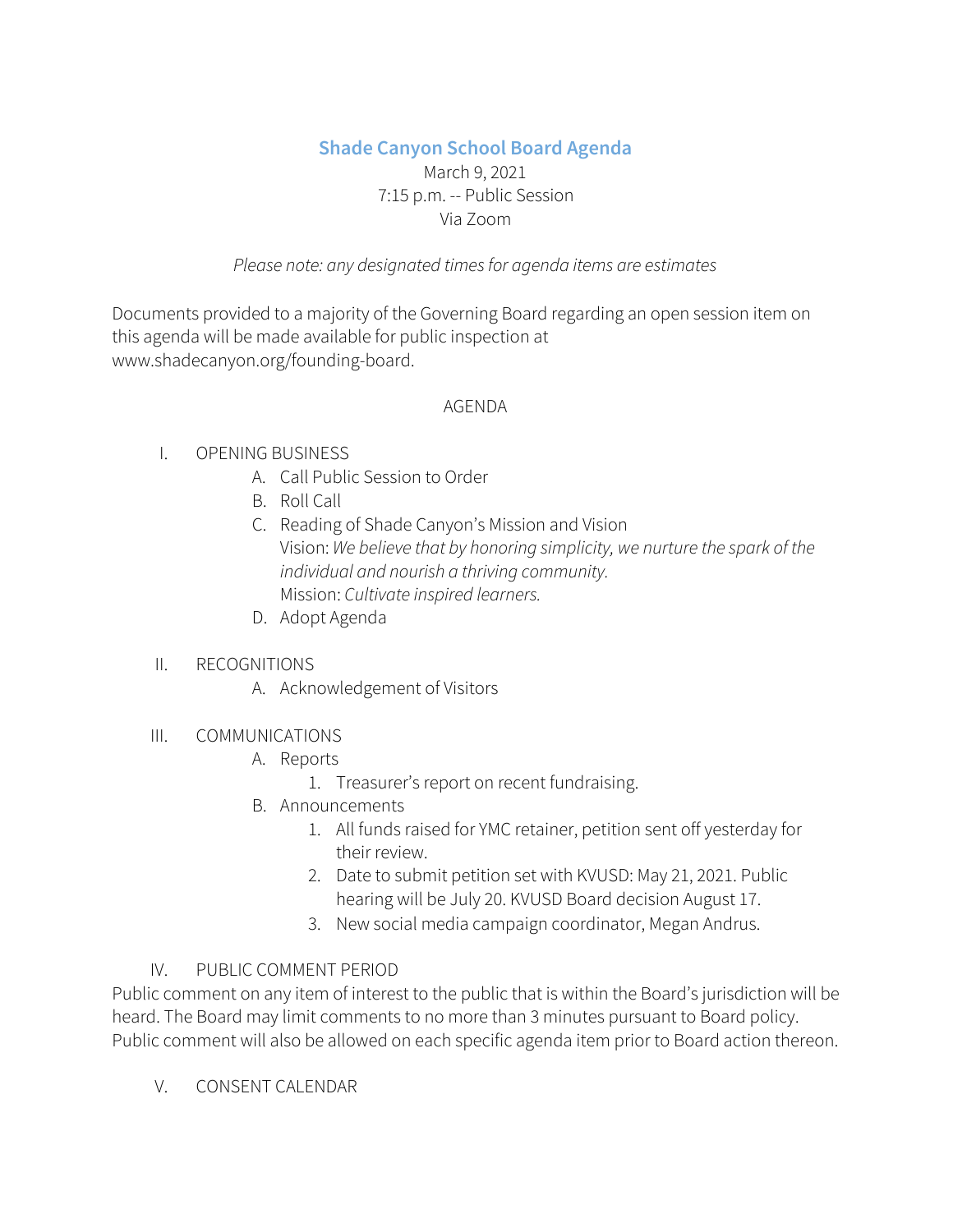A. Approve minutes of the board meeting held on February 23, 2021.